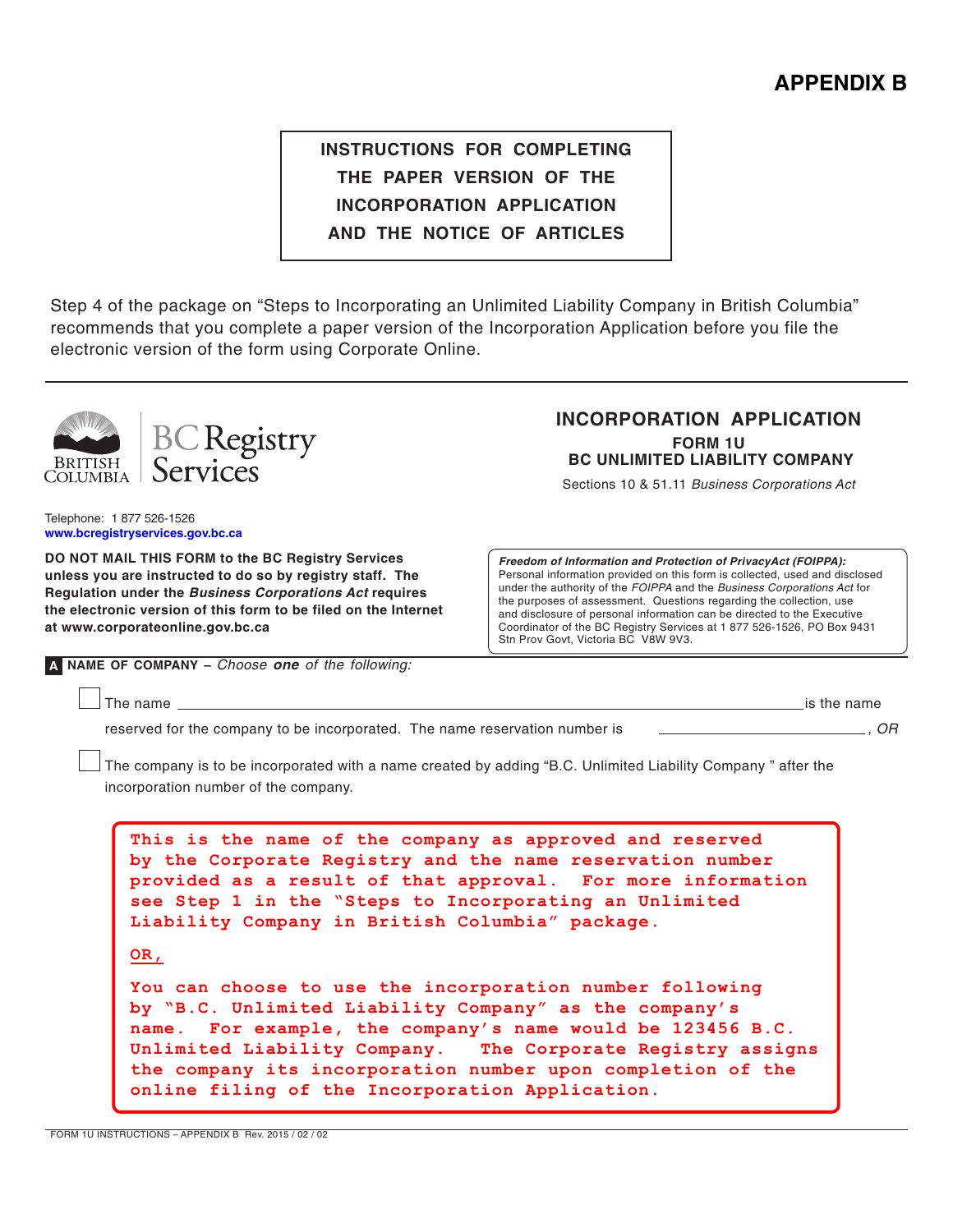| B INCORPORATION EFFECTIVE DATE - Choose one of the following:                                                                                                                                                                              |                                             |                                                               |                    |                      |
|--------------------------------------------------------------------------------------------------------------------------------------------------------------------------------------------------------------------------------------------|---------------------------------------------|---------------------------------------------------------------|--------------------|----------------------|
| The incorporation is to take effect at the time that this application is filed with the registrar.                                                                                                                                         |                                             |                                                               |                    |                      |
| The incorporation is to take effect at 12:01a.m. Pacific Time on<br>being a date that is not more than ten days after the date of the filing of this application.                                                                          |                                             | YYYY / MM / DD                                                |                    |                      |
| The incorporation is to take effect at<br>being a date and time that is not more than ten days after the date of the filing of this application.                                                                                           |                                             | $ a.m.$ or $  \underline{\hspace{2cm}}  p.m.$ Pacific Time on |                    | YYYY / MM / DD       |
| You have the option to specify the date and time of the<br>incorporation.<br>future.<br>The option to specify a future date and time requires a<br>non-refundable additional fee of \$100.                                                 | The date cannot be more than 10 days in the | This option is                                                |                    |                      |
| typically used for the convenience of frequent users of the<br>Corporate Online system.                                                                                                                                                    |                                             |                                                               |                    |                      |
| C INCORPORATOR NAME(S) AND MAILING ADDRESS(ES)<br>If an incorporator is a corporation or firm, enter the full name of the corporation or firm. Attach an additional sheet if more<br>space is required.<br><b>CORPORATION OR FIRM NAME</b> |                                             |                                                               |                    |                      |
| <b>LAST NAME</b>                                                                                                                                                                                                                           | <b>FIRST NAME</b>                           |                                                               | MIDDLE NAME        |                      |
| MAILING ADDRESS                                                                                                                                                                                                                            |                                             | PROVINCE/STATE                                                | <b>COUNTRY</b>     | POSTAL CODE/ZIP CODE |
| CORPORATION OR FIRM NAME                                                                                                                                                                                                                   |                                             |                                                               |                    |                      |
| <b>LAST NAME</b>                                                                                                                                                                                                                           | <b>FIRST NAME</b>                           |                                                               | <b>MIDDLE NAME</b> |                      |
| MAILING ADDRESS                                                                                                                                                                                                                            |                                             | PROVINCE/STATE                                                | <b>COUNTRY</b>     | POSTAL CODE/ZIP CODE |
| CORPORATION OR FIRM NAME                                                                                                                                                                                                                   |                                             |                                                               |                    |                      |
| <b>LAST NAME</b>                                                                                                                                                                                                                           | <b>FIRST NAME</b>                           |                                                               | MIDDLE NAME        |                      |
| <b>MAILING ADDRESS</b>                                                                                                                                                                                                                     |                                             | PROVINCE/STATE                                                | <b>COUNTRY</b>     | POSTAL CODE/ZIP CODE |
| Refer to Step Two of the incorporation package. Enter the                                                                                                                                                                                  |                                             |                                                               |                    |                      |
| name and mailing address of each incorporator. This/these<br>name(s) must be the same as the name(s) of the persons(s) on<br>the incorporation agreement.                                                                                  |                                             |                                                               |                    |                      |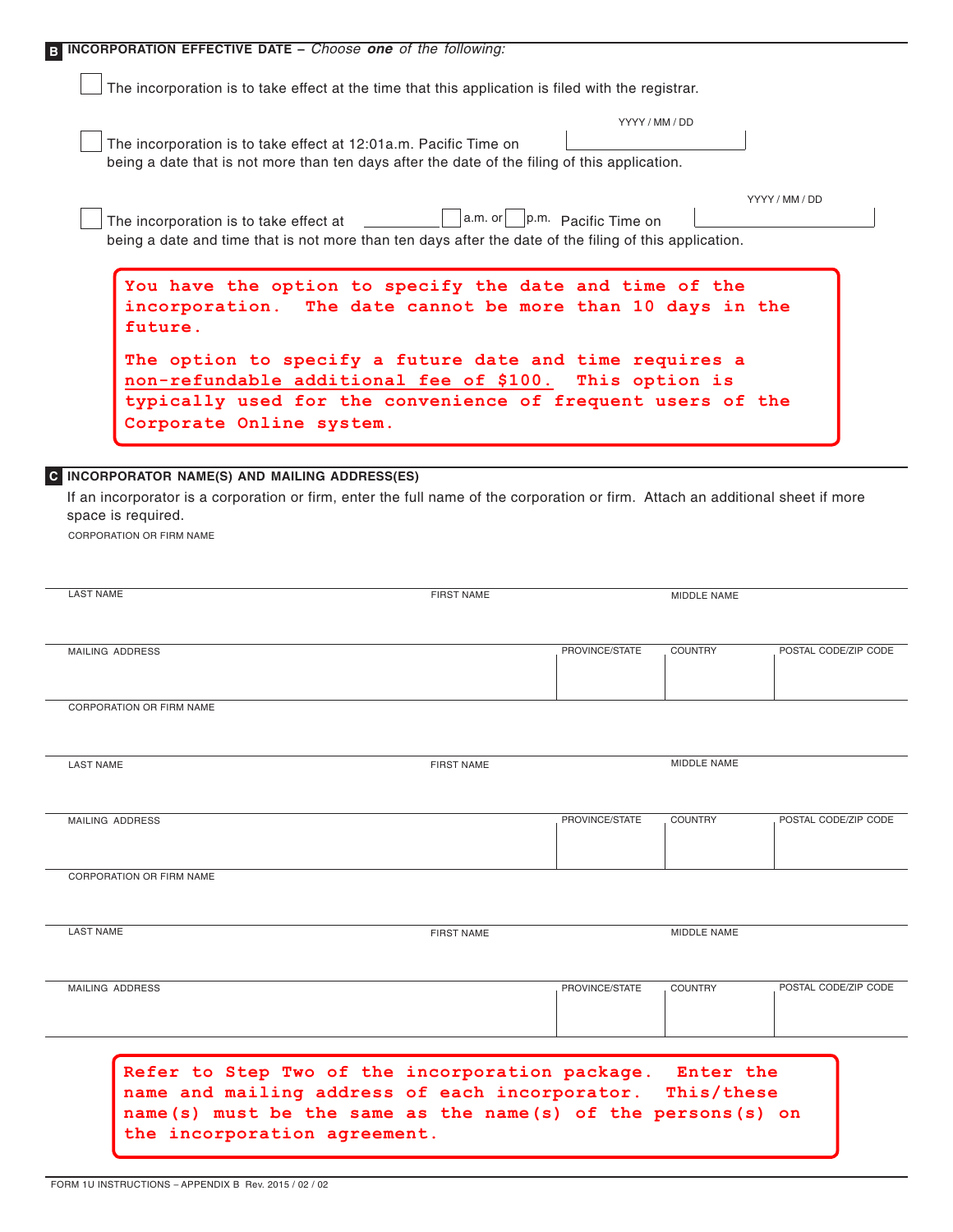| <b>D</b> COMPLETING PARTY – The completing party must be an individual, not a corporation or a firm. |  |  |  |                   |  |  |                    |
|------------------------------------------------------------------------------------------------------|--|--|--|-------------------|--|--|--------------------|
| LAST NAME                                                                                            |  |  |  | <b>FIRST NAME</b> |  |  | <b>MIDDLE NAME</b> |

| <b>COUNTRY</b><br>POSTAL CODE/ZIP CODE<br>PROVINCE/STATE<br>Enter the name and address of the completing party (the<br>individual who electronically files the Incorporation                                                                                                                                                                                       |
|--------------------------------------------------------------------------------------------------------------------------------------------------------------------------------------------------------------------------------------------------------------------------------------------------------------------------------------------------------------------|
|                                                                                                                                                                                                                                                                                                                                                                    |
|                                                                                                                                                                                                                                                                                                                                                                    |
| <b>LAST NAME</b>                                                                                                                                                                                                                                                                                                                                                   |
| (a) the Articles and Incorporation Agreement both contain a signature line for each person identified as an incorporator in<br>the Incorporation Application with the name of that person set out legibly under the signature line,<br>(c) I have no reason to believe that the signature placed on a signature line is not the signature of the person whose name |
| <b>DATE SIGNED</b><br>YYYY / MM / DD                                                                                                                                                                                                                                                                                                                               |
| The completing party is the individual who has the<br>responsibility to examine the company's articles and<br>incorporation agreement to confirm both contain an original<br>signature for each person identified as the incorporators in                                                                                                                          |

**The signature block only needs to be completed if you are mailing the application to the preferred service provider for the Corporate Registry.**

form 1U INSTRUCTIONS – Appendix b Rev. 2015 / 02 / 02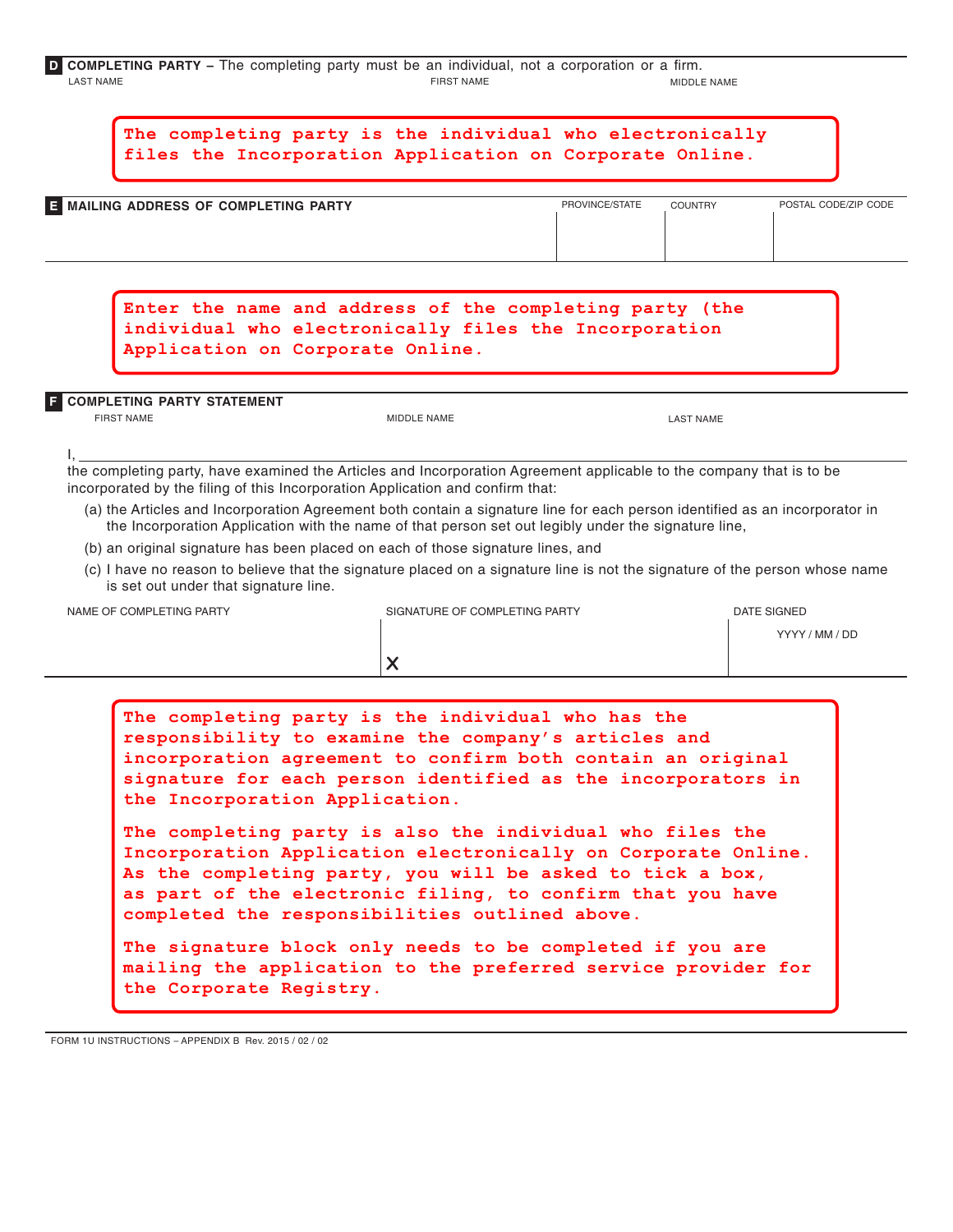# **NOTICE OF ARTICLES**

## **B.C. UNLIMITED LIABILITY COMPANY STATEMENT**

The shareholders of this company are jointly and severally liable to satisfy the debts and liabilities of this company to the extent provided in section 51.3 of the Business Corporations Act.

#### **A NAME of company**

Set out the name of the company as set out in Item A of the Incorporation Application.

```
Enter the same name you entered in Item A of the 
application portion of this form, i.e., the name reserved 
for the company or leave this item blank if you want the 
name of the company to be its incorporation number following 
by "B.C. Unlimited Liability Company". The incorporation 
number will be assigned to the company when you file the 
Incorporation Application on Corporate Online.
```
#### **B TRANSLATION OF COMPANY NAME**

Set out every translation of the company name that the company intends to use outside of Canada.

```
A translation of company name will not be applicable to most 
companies. Leave this area blank on the form and also leave 
the field blank on the applicable screen when filing the form 
online.
A translation of a company name is only applicable if the 
company plans to use its name in a language other than French 
or English outside Canada.
```
#### **C DIRECTOR NAME(S) AND ADDRESS(ES)**

last NAME Set out the full name, delivery address and mailing address (if different) of every director of the company. The director may select to provide either (a) the delivery address and, if different, the mailing address for the office at which the individual can usually be served with records between 9 a.m. and 4 p.m. on business days or (b) the delivery address and, if different, the mailing address of the individual's residence. The delivery address must not be a post office box. Attach an additional sheet if more space is required. FIRST NAME MIDDLE NAME

| DELIVERY ADDRESS | PROVINCE/STATE | <b>COUNTRY</b> | POSTAL CODE/ZIP CODE |
|------------------|----------------|----------------|----------------------|
|                  |                |                |                      |
|                  |                |                |                      |
| MAILING ADDRESS  | PROVINCE/STATE | <b>COUNTRY</b> | POSTAL CODE/ZIP CODE |
|                  |                |                |                      |
|                  |                |                |                      |

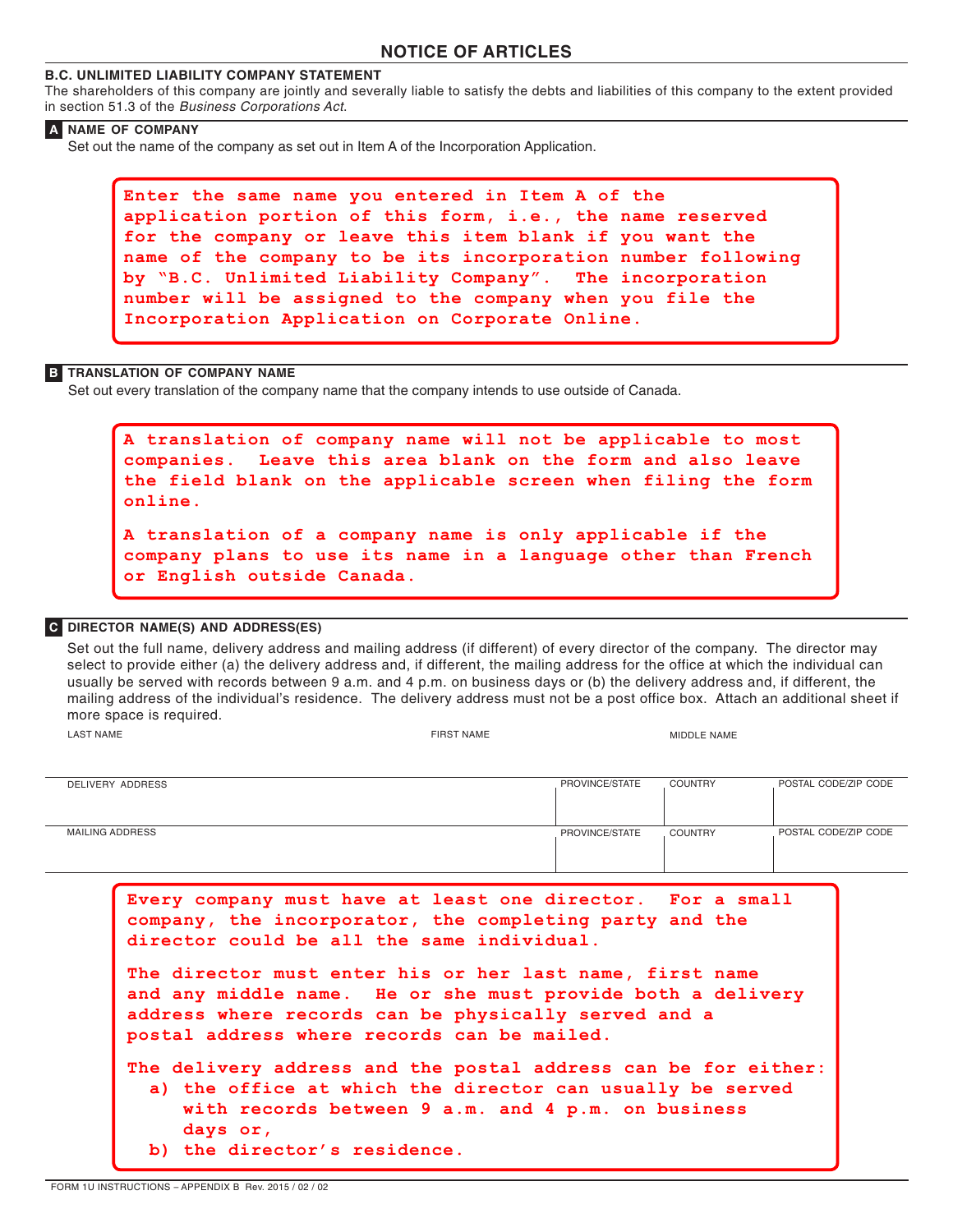| <b>D</b> REGISTERED OFFICE ADDRESSES |  |
|--------------------------------------|--|
|--------------------------------------|--|

delivery address of the company's registered office

|                                                    | PROVINCE  | POSTAL CODE |
|----------------------------------------------------|-----------|-------------|
|                                                    | <b>BC</b> |             |
| MAILING ADDRESS OF THE COMPANY'S REGISTERED OFFICE |           |             |
|                                                    | PROVINCE  | POSTAL CODE |
|                                                    | <b>BC</b> |             |
|                                                    |           |             |

**Typically, the registered office and the records office of the company are at the same location. This could be your primary place of business, your residence or if you choose to have a lawyer maintain your company records, your lawyer's delivery and mailing address.**

**The registered office delivery address is a physical location where the company can be served any legal notices. The delivery address must be for a location in British Columbia that is accessible to the public between 9 a.m. and 4 p.m. on business days for the delivery of records or notices. The address must not be a post office box.**

**The registered office mailing address is where the company will receive its mail, including the annual report filing reminder and any notice of dissolution from the Corporate Registry should the company fail to file its annual reports for two consecutive years.**

| <b>E</b> RECORDS OFFICE ADDRESSES                |                 |             |
|--------------------------------------------------|-----------------|-------------|
| DELIVERY ADDRESS OF THE COMPANY'S RECORDS OFFICE |                 |             |
|                                                  | <b>PROVINCE</b> | POSTAL CODE |
|                                                  | <b>BC</b>       |             |
| MAILING ADDRESS OF THE COMPANY'S RECORDS OFFICE  |                 |             |
|                                                  | <b>PROVINCE</b> | POSTAL CODE |
|                                                  | <b>BC</b>       |             |
|                                                  |                 |             |

**The records office delivery address is the location where all the records of the company are kept. The delivery address must be for a location in British Columbia that is accessible to the public between 9 a.m. and 4 p.m. on business days for inspection of records. The address must not be a post office box. The records office mailing address is a postal address for the above location.**

form 1U INSTRUCTIONS – Appendix b Rev. 2015 / 02 / 02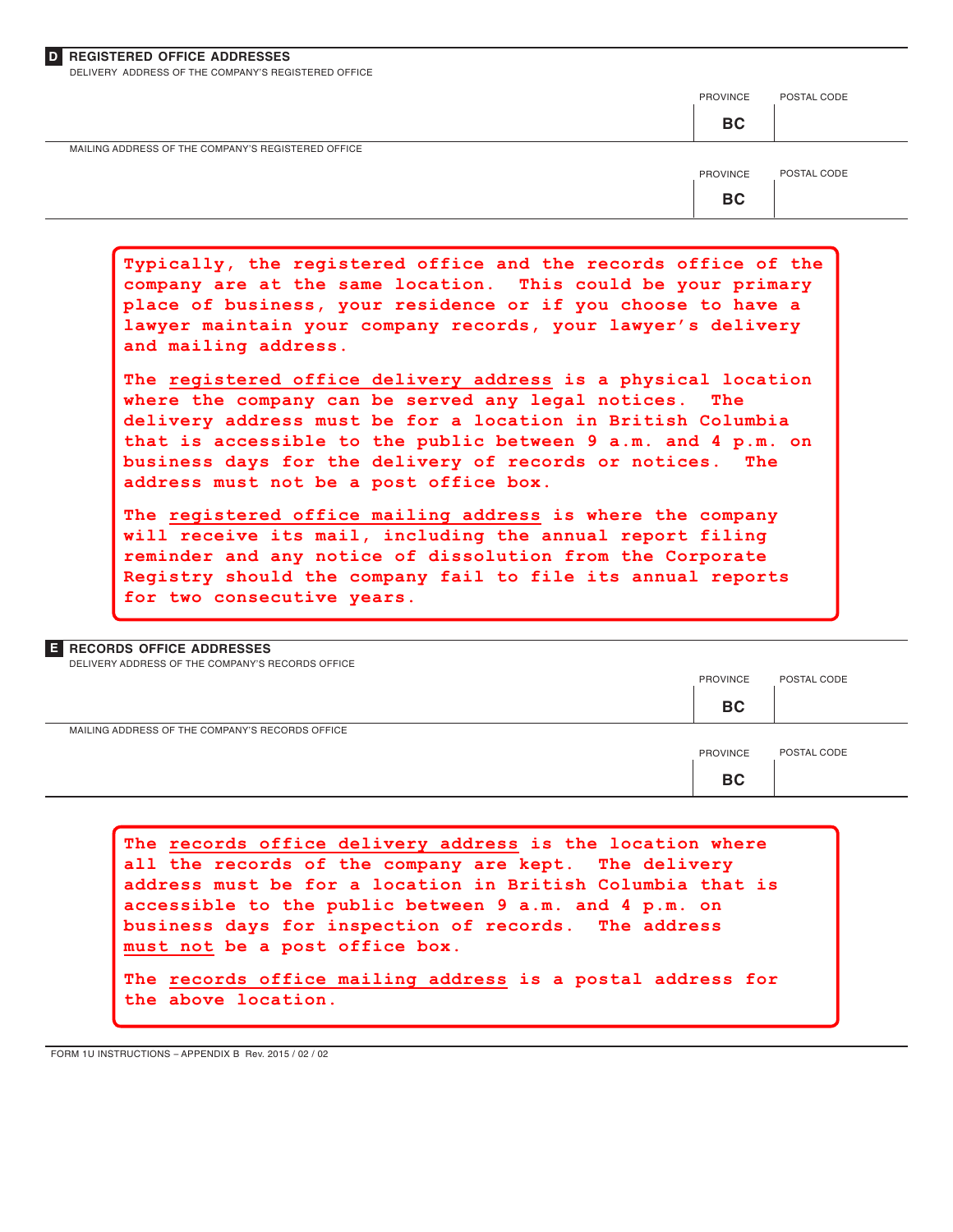#### **F authorized share structure**

An unlimited liability company must set out on the face of each share certificate issued by it the following statement: The shareholders of this company are jointly and severally liable to satisfy the debts and liabilities of this company to the extent provided in section 51.3 of the Business Corporations Act.

|                                                  |                                                        | Maximum number of shares of this<br>class or series of shares that the company<br>is authorized to issue, or indicate there is<br>no maximum number. | Kind of shares of this class<br>or series of shares. |                                   |                     | Are there special rights<br>or restrictions attached<br>to the shares of this class or<br>series of shares? |                                       |  |
|--------------------------------------------------|--------------------------------------------------------|------------------------------------------------------------------------------------------------------------------------------------------------------|------------------------------------------------------|-----------------------------------|---------------------|-------------------------------------------------------------------------------------------------------------|---------------------------------------|--|
| Identifying name of class<br>or series of shares | THERE IS NO<br>MAXIMUM<br>$(\boldsymbol{\mathcal{U}})$ | MAXIMUM NUMBER<br>OF SHARES<br>AUTHORIZED                                                                                                            | <b>WITHOUT</b><br>PAR VALUE<br>$(\checkmark)$        | WITH A PAR<br>VALUE OF<br>$($ \$) | Type of<br>currency | $\overset{\text{YES}}{(\triangleright)}$                                                                    | $\overset{\text{NO}}{\mathbf{(\nu)}}$ |  |
| Common                                           |                                                        | 10,000                                                                                                                                               | V                                                    |                                   |                     |                                                                                                             |                                       |  |
|                                                  |                                                        |                                                                                                                                                      |                                                      |                                   |                     |                                                                                                             |                                       |  |
|                                                  |                                                        |                                                                                                                                                      |                                                      |                                   |                     |                                                                                                             |                                       |  |
|                                                  |                                                        |                                                                                                                                                      |                                                      |                                   |                     |                                                                                                             |                                       |  |
|                                                  |                                                        |                                                                                                                                                      |                                                      |                                   |                     |                                                                                                             |                                       |  |
|                                                  |                                                        |                                                                                                                                                      |                                                      |                                   |                     |                                                                                                             |                                       |  |
|                                                  |                                                        |                                                                                                                                                      |                                                      |                                   |                     |                                                                                                             |                                       |  |

**An incorporated business can issue shares, which represent ownership interest in the company and give the shareholder a say in how the company is being run. For most small companies starting out, a simple share structure with just one class of shares (and no series) is typical.**

**See sample above for a typical share structure with just one class of shares.**

**If there is more than one class of shares, each class must be assigned an identifying name such as Class A, Class B, etc.**

**An unlimited liability company must set out on the face of each share certificate issued by it the following statement: The shareholders of this company are jointly and severally liable to satisfy the debts and liabilities of this company to the extent provided in section 51.3 of the** *Business Corporations Act***.** 

**Important information about the company's share structure:**

**The staff at the Corporate Registry cannot provide advice on how to set up your company's share structure. If you do not understand what an authorized share structure is or what its purpose is or believe you need a more complex share structure, you should seek professional advice or purchase an incorporation guide for detailed information and instructions on establishing an authorized share structure.**

**Refer to the "Introduction" section of the incorporation package for information on where to obtain more information on incorporating a company.**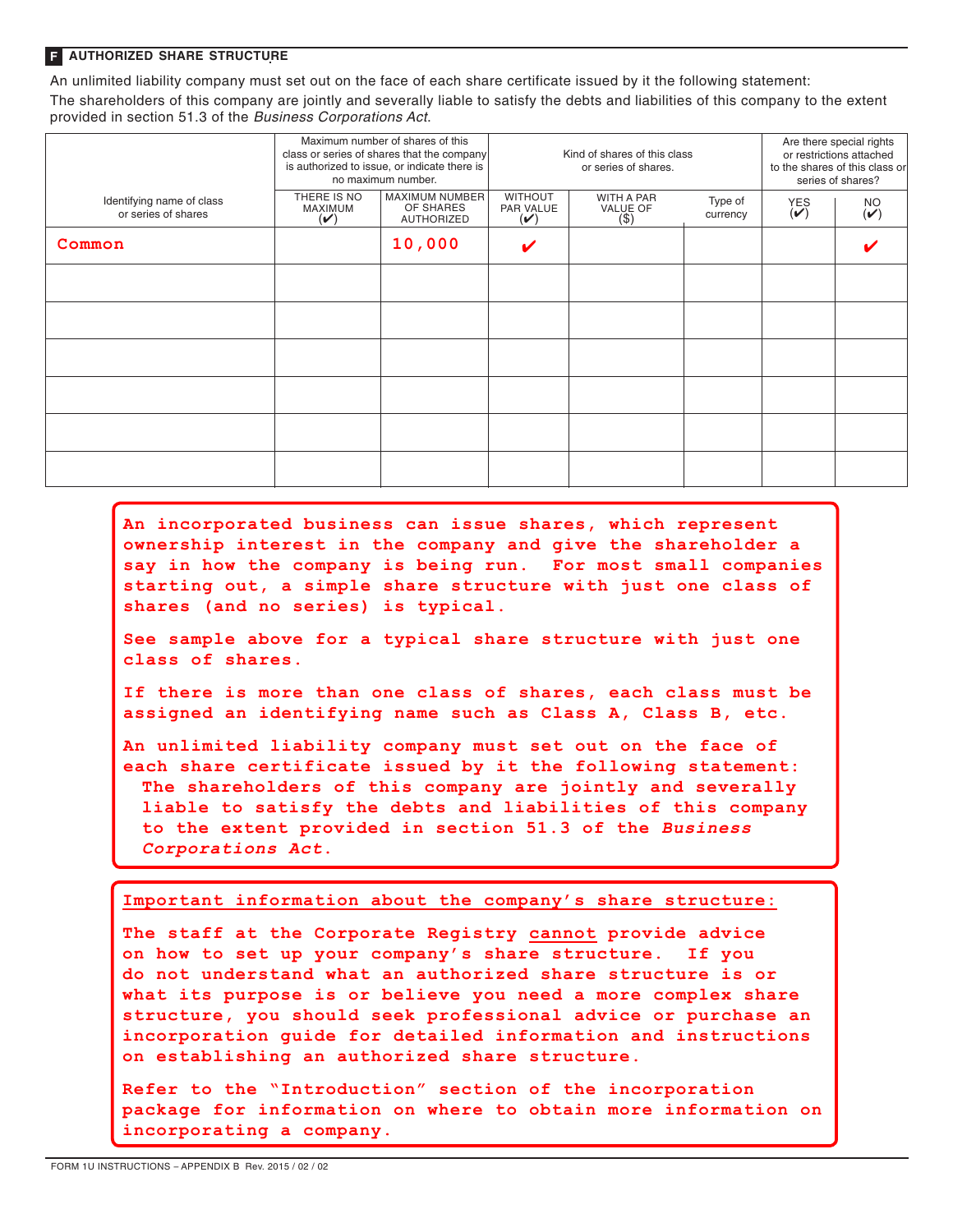|                                                                                                                                                                                                                             |                   | <b>INCORPORATION APPLICATION</b> |                                  |                     |                                                                                                                                                                                                                                                                                                                                                                                                                                                                                           |  |  |  |
|-----------------------------------------------------------------------------------------------------------------------------------------------------------------------------------------------------------------------------|-------------------|----------------------------------|----------------------------------|---------------------|-------------------------------------------------------------------------------------------------------------------------------------------------------------------------------------------------------------------------------------------------------------------------------------------------------------------------------------------------------------------------------------------------------------------------------------------------------------------------------------------|--|--|--|
| <b>BC Registry</b>                                                                                                                                                                                                          |                   | <b>FORM 1U</b>                   |                                  |                     |                                                                                                                                                                                                                                                                                                                                                                                                                                                                                           |  |  |  |
| <b>BRITISH</b><br>Services                                                                                                                                                                                                  |                   |                                  |                                  |                     | <b>BC UNLIMITED LIABILITY COMPANY</b>                                                                                                                                                                                                                                                                                                                                                                                                                                                     |  |  |  |
| `OLUMBI A                                                                                                                                                                                                                   |                   |                                  |                                  | Sections 10 & 51.11 | <b>Business Corporations Act</b>                                                                                                                                                                                                                                                                                                                                                                                                                                                          |  |  |  |
| Telephone: 1 877 526-1526<br>www.bcregistryservices.gov.bc.ca                                                                                                                                                               |                   |                                  |                                  |                     |                                                                                                                                                                                                                                                                                                                                                                                                                                                                                           |  |  |  |
| DO NOT MAIL THIS FORM to BC Registry Services                                                                                                                                                                               |                   |                                  |                                  |                     |                                                                                                                                                                                                                                                                                                                                                                                                                                                                                           |  |  |  |
| unless you are instructed to do so by registry staff.<br>The Regulation under the Business Corporations Act<br>requires the electronic version of this form to be filed<br>on the Internet at www.corporateonline.gov.bc.ca |                   |                                  |                                  |                     | Freedom of Information and Protection of Privacy Act (FOIPPA) - Personal<br>information provided on this form is collected, used and disclosed under the<br>authority of the FOIPPA and the Business Corporations Act for the purposes of<br>assessment. Questions regarding the collection, use and disclosure of personal<br>information can be directed to the Executive Coordinator of the BC Registry<br>Services at 1 877 526-1526, PO Box 9431 Stn Prov Govt, Victoria BC V8W 9V3. |  |  |  |
| A NAME OF COMPANY - Choose one of the following:                                                                                                                                                                            |                   |                                  |                                  |                     |                                                                                                                                                                                                                                                                                                                                                                                                                                                                                           |  |  |  |
| The name $\equiv$                                                                                                                                                                                                           |                   |                                  |                                  |                     | is the name                                                                                                                                                                                                                                                                                                                                                                                                                                                                               |  |  |  |
| reserved for the company to be incorporated. The name reservation number is                                                                                                                                                 |                   |                                  |                                  |                     | . OR                                                                                                                                                                                                                                                                                                                                                                                                                                                                                      |  |  |  |
| The company is to be incorporated with a name created by adding "B.C. Unlimited Liability Company" after the<br>incorporation number of the company.                                                                        |                   |                                  |                                  |                     |                                                                                                                                                                                                                                                                                                                                                                                                                                                                                           |  |  |  |
| INCORPORATION EFFECTIVE DATE - Choose one of the following:<br>B.                                                                                                                                                           |                   |                                  |                                  |                     |                                                                                                                                                                                                                                                                                                                                                                                                                                                                                           |  |  |  |
| The incorporation is to take effect at the time that this application is filed with the registrar.                                                                                                                          |                   |                                  |                                  |                     |                                                                                                                                                                                                                                                                                                                                                                                                                                                                                           |  |  |  |
|                                                                                                                                                                                                                             |                   |                                  | YYYY / MM / DD                   |                     |                                                                                                                                                                                                                                                                                                                                                                                                                                                                                           |  |  |  |
| The incorporation is to take effect at 12:01a.m. Pacific Time on<br>being a date that is not more than ten days after the date of the filing of this application.                                                           |                   |                                  |                                  |                     | YYYY / MM / DD                                                                                                                                                                                                                                                                                                                                                                                                                                                                            |  |  |  |
| The incorporation is to take effect at _________<br>being a date and time that is not more than ten days after the date of the filing of this application.                                                                  |                   |                                  | a.m. or     p.m. Pacific Time on |                     |                                                                                                                                                                                                                                                                                                                                                                                                                                                                                           |  |  |  |
| C INCORPORATOR NAME(S) AND MAILING ADDRESS(ES)                                                                                                                                                                              |                   |                                  |                                  |                     |                                                                                                                                                                                                                                                                                                                                                                                                                                                                                           |  |  |  |
| If an incorporator is a corporation or firm, enter the full name of the corporation or firm. Attach an additional sheet if more<br>space is required.                                                                       |                   |                                  |                                  |                     |                                                                                                                                                                                                                                                                                                                                                                                                                                                                                           |  |  |  |
| <b>CORPORATION OR FIRM NAME</b>                                                                                                                                                                                             |                   |                                  |                                  |                     |                                                                                                                                                                                                                                                                                                                                                                                                                                                                                           |  |  |  |
|                                                                                                                                                                                                                             |                   |                                  |                                  |                     |                                                                                                                                                                                                                                                                                                                                                                                                                                                                                           |  |  |  |
|                                                                                                                                                                                                                             |                   |                                  |                                  |                     |                                                                                                                                                                                                                                                                                                                                                                                                                                                                                           |  |  |  |
| <b>LAST NAME</b>                                                                                                                                                                                                            | <b>FIRST NAME</b> |                                  |                                  | <b>MIDDLE NAME</b>  |                                                                                                                                                                                                                                                                                                                                                                                                                                                                                           |  |  |  |
|                                                                                                                                                                                                                             |                   |                                  |                                  |                     |                                                                                                                                                                                                                                                                                                                                                                                                                                                                                           |  |  |  |
| <b>MAILING ADDRESS</b>                                                                                                                                                                                                      |                   |                                  | PROVINCE/STATE                   | <b>COUNTRY</b>      | POSTAL CODE/ZIP CODE                                                                                                                                                                                                                                                                                                                                                                                                                                                                      |  |  |  |
|                                                                                                                                                                                                                             |                   |                                  |                                  |                     |                                                                                                                                                                                                                                                                                                                                                                                                                                                                                           |  |  |  |
| <b>CORPORATION OR FIRM NAME</b>                                                                                                                                                                                             |                   |                                  |                                  |                     |                                                                                                                                                                                                                                                                                                                                                                                                                                                                                           |  |  |  |
|                                                                                                                                                                                                                             |                   |                                  |                                  |                     |                                                                                                                                                                                                                                                                                                                                                                                                                                                                                           |  |  |  |
| <b>LAST NAME</b>                                                                                                                                                                                                            | <b>FIRST NAME</b> |                                  |                                  | MIDDLE NAME         |                                                                                                                                                                                                                                                                                                                                                                                                                                                                                           |  |  |  |
|                                                                                                                                                                                                                             |                   |                                  |                                  |                     |                                                                                                                                                                                                                                                                                                                                                                                                                                                                                           |  |  |  |
| MAILING ADDRESS                                                                                                                                                                                                             |                   |                                  | PROVINCE/STATE                   | <b>COUNTRY</b>      | POSTAL CODE/ZIP CODE                                                                                                                                                                                                                                                                                                                                                                                                                                                                      |  |  |  |
|                                                                                                                                                                                                                             |                   |                                  |                                  |                     |                                                                                                                                                                                                                                                                                                                                                                                                                                                                                           |  |  |  |
|                                                                                                                                                                                                                             |                   |                                  |                                  |                     |                                                                                                                                                                                                                                                                                                                                                                                                                                                                                           |  |  |  |
| CORPORATION OR FIRM NAME                                                                                                                                                                                                    |                   |                                  |                                  |                     |                                                                                                                                                                                                                                                                                                                                                                                                                                                                                           |  |  |  |
|                                                                                                                                                                                                                             |                   |                                  |                                  |                     |                                                                                                                                                                                                                                                                                                                                                                                                                                                                                           |  |  |  |
| <b>LAST NAME</b>                                                                                                                                                                                                            | <b>FIRST NAME</b> |                                  |                                  | MIDDLE NAME         |                                                                                                                                                                                                                                                                                                                                                                                                                                                                                           |  |  |  |
|                                                                                                                                                                                                                             |                   |                                  |                                  |                     |                                                                                                                                                                                                                                                                                                                                                                                                                                                                                           |  |  |  |
| MAILING ADDRESS                                                                                                                                                                                                             |                   |                                  | PROVINCE/STATE                   | <b>COUNTRY</b>      | POSTAL CODE/ZIP CODE                                                                                                                                                                                                                                                                                                                                                                                                                                                                      |  |  |  |
|                                                                                                                                                                                                                             |                   |                                  |                                  |                     |                                                                                                                                                                                                                                                                                                                                                                                                                                                                                           |  |  |  |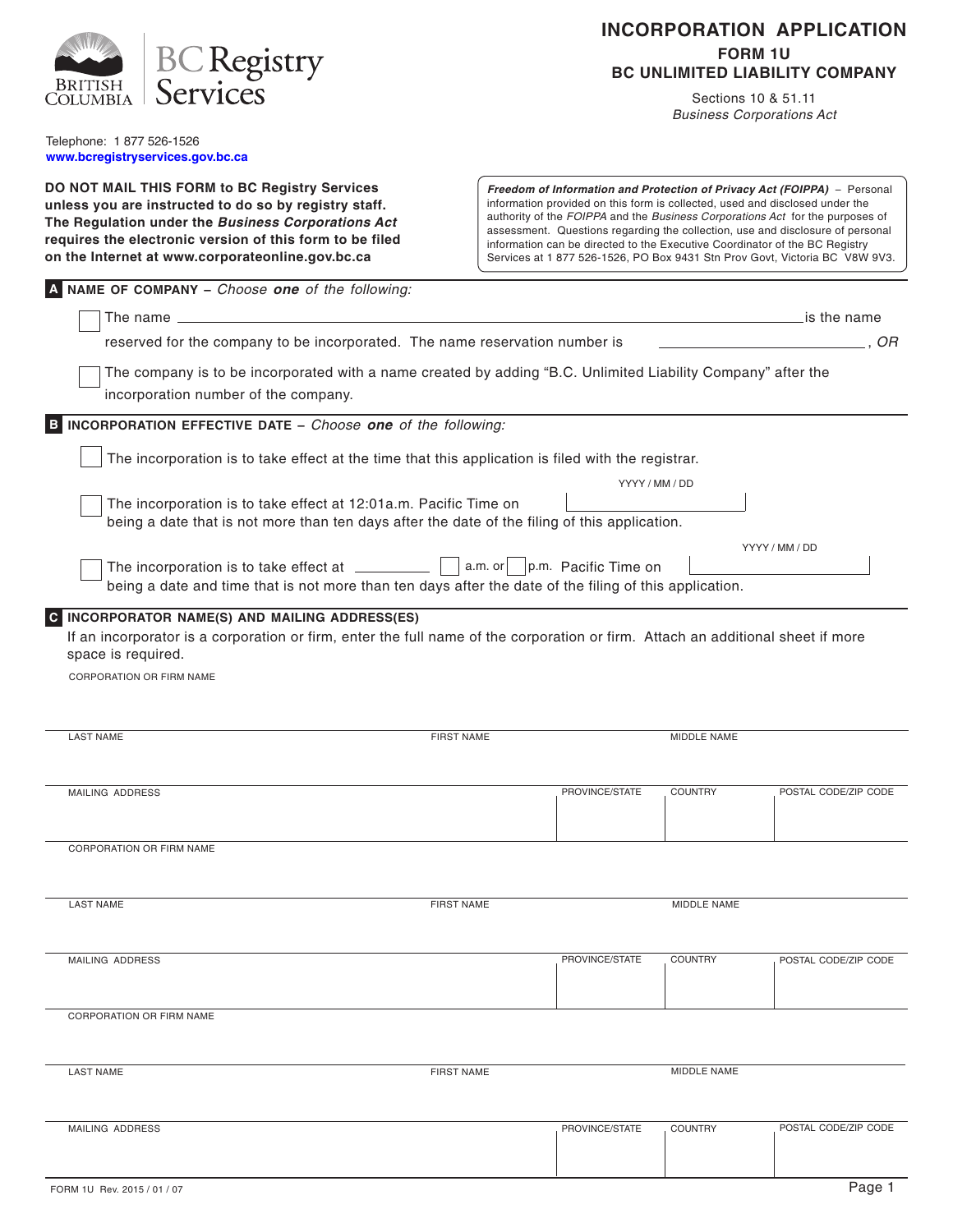# **D COMPLETING PARTY** – The completing party must be an individual, not a corporation or a firm. LAST NAME FIRST NAME MIDDLE NAME

| <b>E</b> MAILING ADDRESS OF COMPLETING PARTY             |             | PROVINCE/STATE | <b>COUNTRY</b> | POSTAL CODE/ZIP CODE |
|----------------------------------------------------------|-------------|----------------|----------------|----------------------|
| <b>E</b> COMPLETING PARTY STATEMENT<br><b>FIRST NAME</b> | MIDDLE NAME |                | LAST NAME      |                      |

I,

the completing party, have examined the Articles and Incorporation Agreement applicable to the company that is to be incorporated by the filing of this Incorporation Application and confirm that:

- (a) the Articles and Incorporation Agreement both contain a signature line for each person identified as an incorporator in the Incorporation Application with the name of that person set out legibly under the signature line,
- (b) an original signature has been placed on each of those signature lines, and
- (c) I have no reason to believe that the signature placed on a signature line is not the signature of the person whose name is set out under that signature line.

| NAME OF COMPLETING PARTY | SIGNATURE OF COMPLETING PARTY       | DATE SIGNED    |
|--------------------------|-------------------------------------|----------------|
|                          |                                     | YYYY / MM / DD |
|                          | $\tilde{\phantom{a}}$<br>$\sqrt{ }$ |                |

FORM 1U Rev. 2015 / 01 / 07 Page 2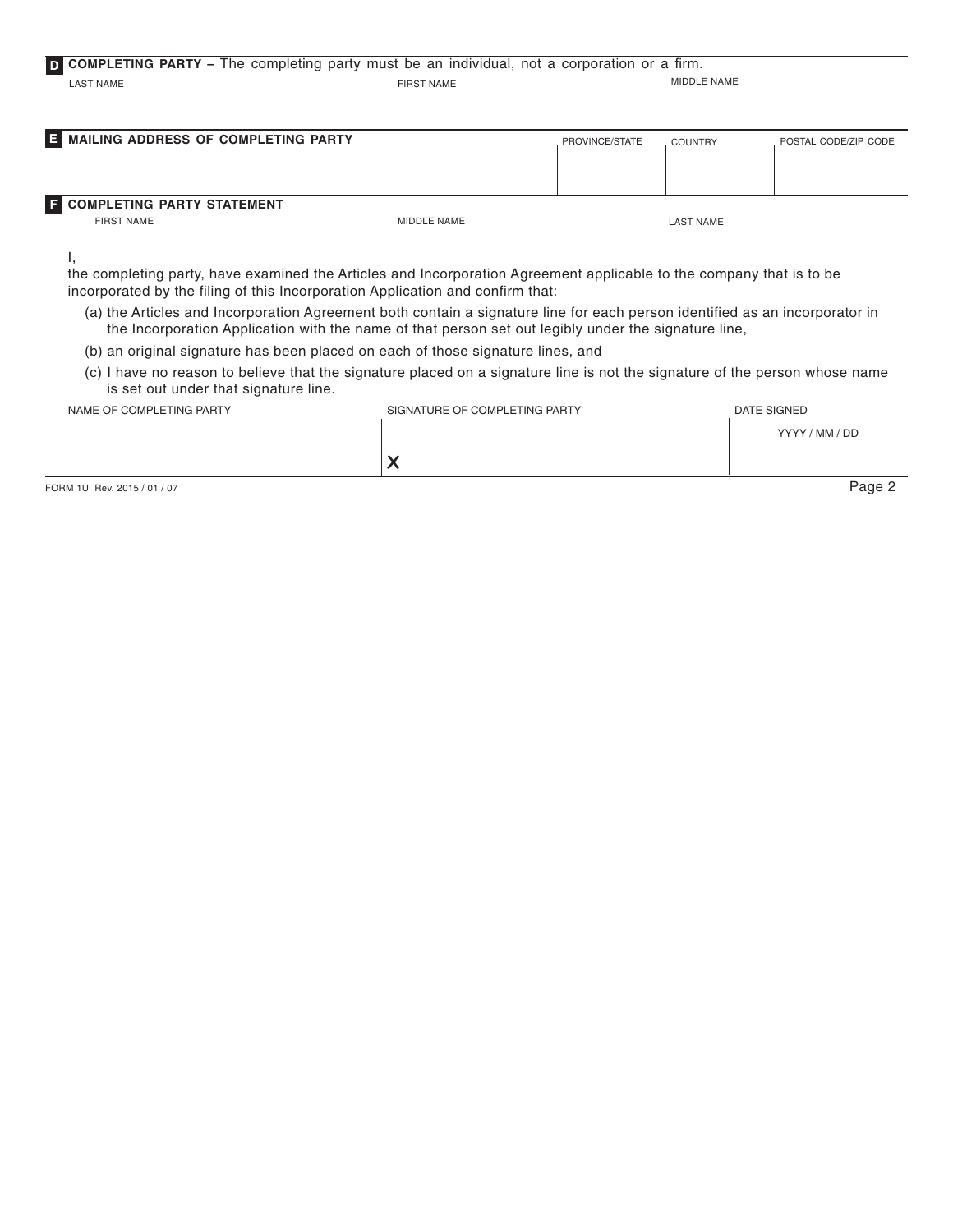# **NOTICE OF ARTICLES**

## **B.C. UNLIMITED LIABILITY COMPANY STATEMENT**

The shareholders of this company are jointly and severally liable to satisfy the debts and liabilities of this company to the extent provided in section 51.3 of the Business Corporations Act.

#### **A NAME OF COMPANY**

Set out the name of the company as set out in Item A of the Incorporation Application.

#### **B TRANSLATION OF COMPANY NAME**

Set out every translation of the company name that the company intends to use outside of Canada.

#### **C DIRECTOR NAME(S) AND ADDRESS(ES)**

Set out the full name, delivery address and mailing address (if different) of every director of the company. The director may select to provide either (a) the delivery address and, if different, the mailing address for the office at which the individual can usually be served with records between 9 a.m. and 4 p.m. on business days or (b) the delivery address and, if different, the mailing address of the individual's residence. The delivery address must not be a post office box. Attach an additional sheet if more space is required.

| <b>LAST NAME</b>       | <b>FIRST NAME</b> |                | MIDDLE NAME    |                      |
|------------------------|-------------------|----------------|----------------|----------------------|
|                        |                   |                |                |                      |
| DELIVERY ADDRESS       |                   | PROVINCE/STATE | COUNTRY        | POSTAL CODE/ZIP CODE |
| <b>MAILING ADDRESS</b> |                   | PROVINCE/STATE | <b>COUNTRY</b> | POSTAL CODE/ZIP CODE |
| <b>LAST NAME</b>       | FIRST NAME        |                | MIDDLE NAME    |                      |
| DELIVERY ADDRESS       |                   | PROVINCE/STATE | <b>COUNTRY</b> | POSTAL CODE/ZIP CODE |
| <b>MAILING ADDRESS</b> |                   | PROVINCE/STATE | <b>COUNTRY</b> | POSTAL CODE/ZIP CODE |
| <b>LAST NAME</b>       | <b>FIRST NAME</b> |                | MIDDLE NAME    |                      |
| DELIVERY ADDRESS       |                   | PROVINCE/STATE | <b>COUNTRY</b> | POSTAL CODE/ZIP CODE |
| <b>MAILING ADDRESS</b> |                   | PROVINCE/STATE | <b>COUNTRY</b> | POSTAL CODE/ZIP CODE |
| <b>LAST NAME</b>       | FIRST NAME        |                | MIDDLE NAME    |                      |
| DELIVERY ADDRESS       |                   | PROVINCE/STATE | <b>COUNTRY</b> | POSTAL CODE/ZIP CODE |
| MAILING ADDRESS        |                   | PROVINCE/STATE | COUNTRY        | POSTAL CODE/ZIP CODE |
|                        |                   |                |                |                      |